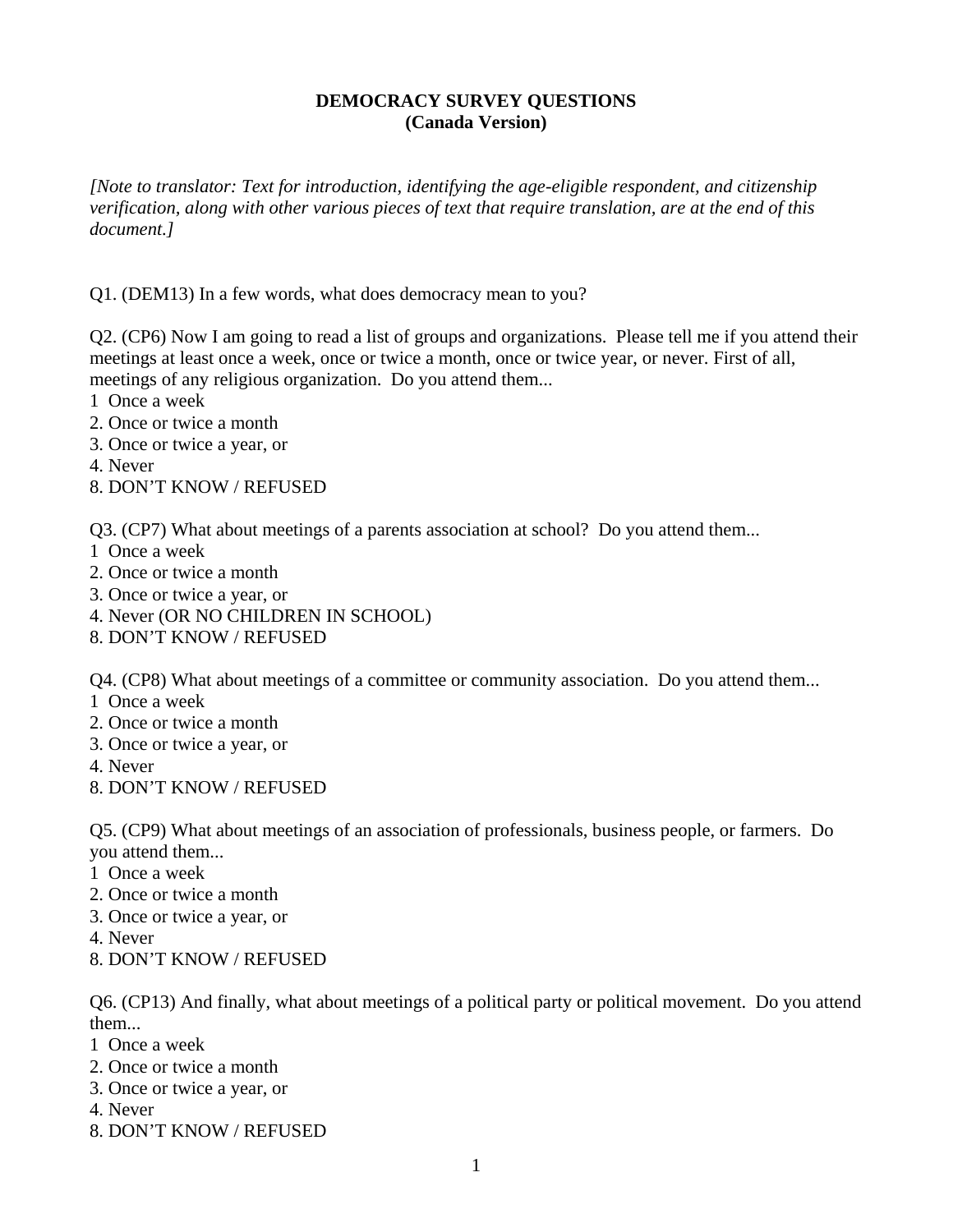Q7. (PROT1) In your lifetime, have you participated in protest demonstrations sometimes, almost never, or never?

- 1. SOMETIMES
- 2. ALMOST NEVER
- 3. NEVER
- 8. DON'T KNOW / REFUSED

Q8. (NP1) Have you attended a city or town council meeting in the last year?

- 1. YES
- 2. NO
- 8. DON'T KNOW / REFUSED

Q9. (IT1) Now, speaking of the people from around where you live, would you say that the people from your community are generally...

- 1. Very trustworthy
- 2. Somewhat trustworthy
- 3. Not very trustworthy, or
- 4. Untrustworthy
- 8. DON'T KNOW / REFUSED

Q10. (VIC1) Have you been a victim of any type of crime in the past 12 months?

- 1. YES
- 2. NO
- 8. DON'T KNOW / REFUSED

Q11. (AOJ11) Again, speaking of the place or neighborhood where you live, and thinking of the possibility of becoming victimized by an assault or a robbery, do you feel…

- 1. Very safe
- 2. Somewhat safe
- 3. Somewhat unsafe, or
- 4. Very unsafe
- 8. DON'T KNOW / REFUSED

Q12. (JC15) On another topic, do you think that sometimes there could be enough justification for the Prime Minister to shut down Parliament or do you think there can never be sufficient justification to do so?

1. SOMETIMES THERE COULD BE ENOUGH JUSTIFICATION

2. THERE CAN NEVER BE SUFFICIENT JUSTIFICATION

8. DON'T KNOW / REFUSED

Q13. (JC16) Do you think that sometimes there could be enough justification to shut down the Supreme Court or do you think that there can never be sufficient justification to do so?

1. SOMETIMES THERE COULD BE ENOUGH JUSTIFICATION

2. THERE CAN NEVER BE SUFFICIENT JUSTIFICATION

8. DON'T KNOW / REFUSED

Q14. (B1) Now I'll ask questions with a scale that goes from 1, meaning "not at all" to 7, meaning "a great deal". First of all, on a scale of 1 to 7, how much do you think the courts in Canada guarantee a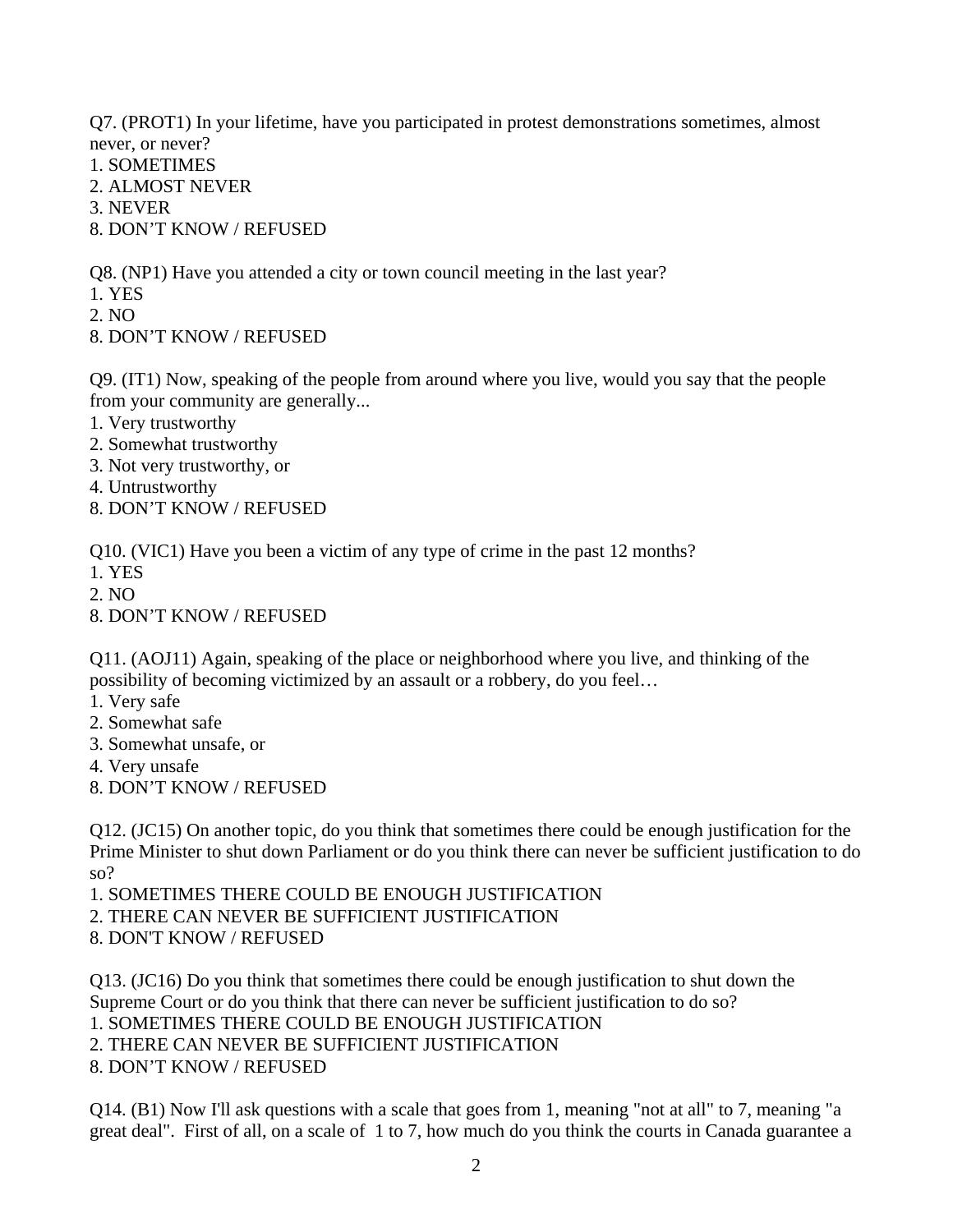fair trial? If you think the courts do not guarantee a fair trial at all, choose the number 1. If you think the courts guarantee a fair trial a lot, choose the number 7. Or you can choose a number in between 1 and 7.

1. NOT AT ALL 2. 3. 4. 5. 6. 7. A GREAT DEAL

8. DON'T KNOW / REFUSED

Q15. (B2) How much do you respect the political institutions of Canada? Choose a number between 1 and 7, where 1 means "not at all" and 7 means "a great deal". 1. NOT AT ALL

2. 3. 4. 5. 6. 7. A GREAT DEAL 8. DON'T KNOW / REFUSED

Q16. (B3) How much do you think that citizens' basic rights are well protected by the political system of Canada? [Choose a number between 1 and 7, where 1 means "not at all" and 7 means "a great deal".]

1. NOT AT ALL 2. 3. 4. 5. 6. 7. A GREAT DEAL 8. DON'T KNOW / REFUSED

Q17. (B4) How proud do you feel of living under the political system of Canada? [Choose a number between 1 and 7, where 1 means "not at all" and 7 means "a great deal".] 1. NOT AT ALL

2. 3. 4. 5. 6. 7. A GREAT DEAL 8. DON'T KNOW / REFUSED

Q18. (B6) How much do you think that people should support the political system of Canada? [Choose a number between 1 and 7, where 1 means "not at all" and 7 means "a great deal".] 1. NOT AT ALL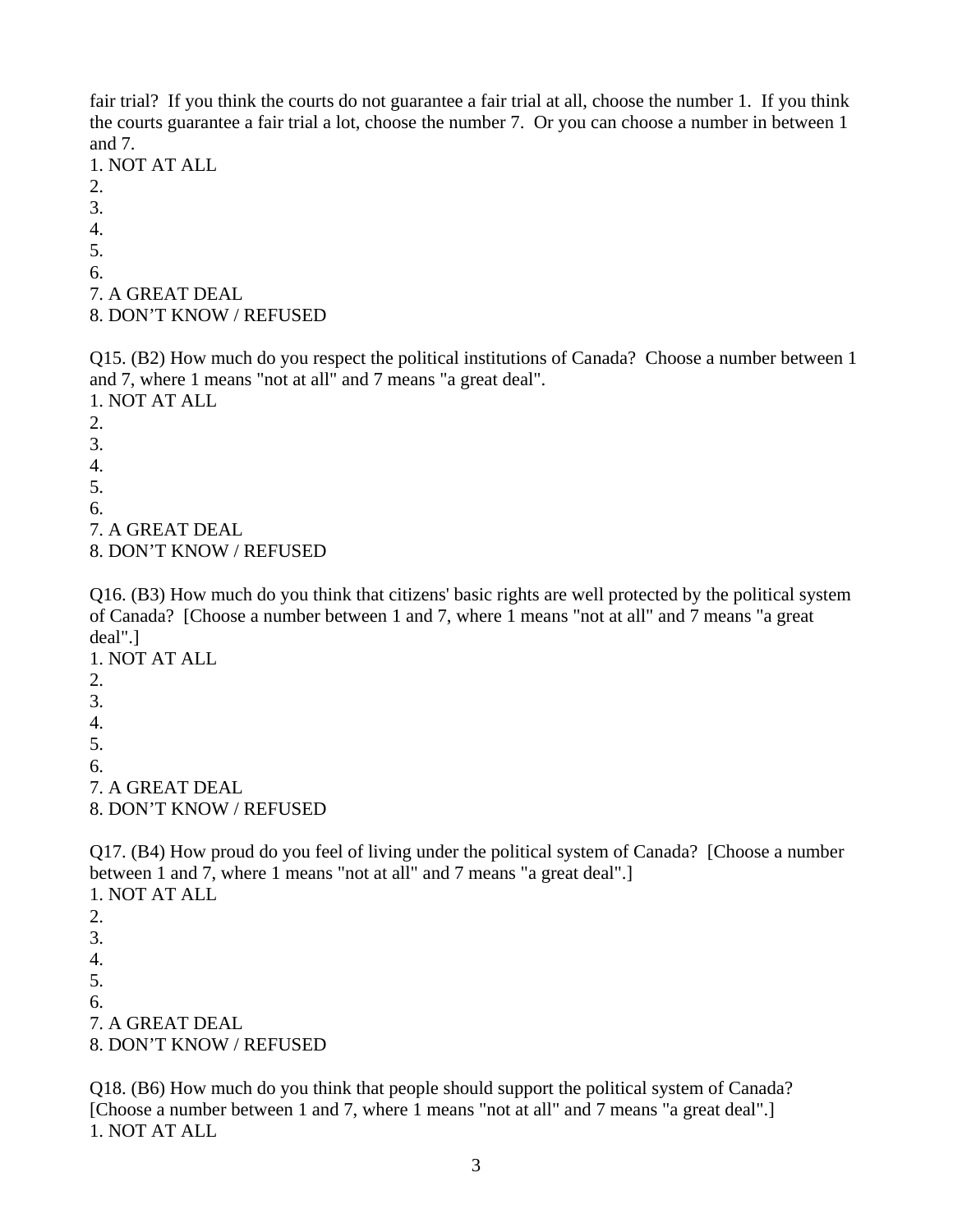2. 3. 4. 5. 6. 7. A GREAT DEAL 8. DON'T KNOW / REFUSED

Q19. (B10A) How much do you trust the justice system? [Choose a number between 1 and 7, where 1 means "not at all" and 7 means "a great deal".]

1. NOT AT ALL 2. 3. 4. 5. 6. 7. A GREAT DEAL 8. DON'T KNOW / REFUSED

Q20. (B12) How much do you trust the Armed Forces? [Choose a number between 1 and 7, where 1 means "not at all" and 7 means "a great deal".] 1. NOT AT ALL

7. A GREAT DEAL

8. DON'T KNOW / REFUSED

Q21. (B13) How much do you trust the Parliament of Canada? [Choose a number between 1 and 7, where 1 means "not at all" and 7 means "a great deal".] 1. NOT AT ALL

2. 3. 4. 5. 6. 7. A GREAT DEAL 8. DON'T KNOW / REFUSED

Q22. (B21) How much do you trust the political parties? [Choose a number between 1 and 7, where 1 means "not at all" and 7 means "a great deal".]

1. NOT AT ALL

2.

2. 3. 4. 5. 6.

3.

- 4.
- 5.
- 6.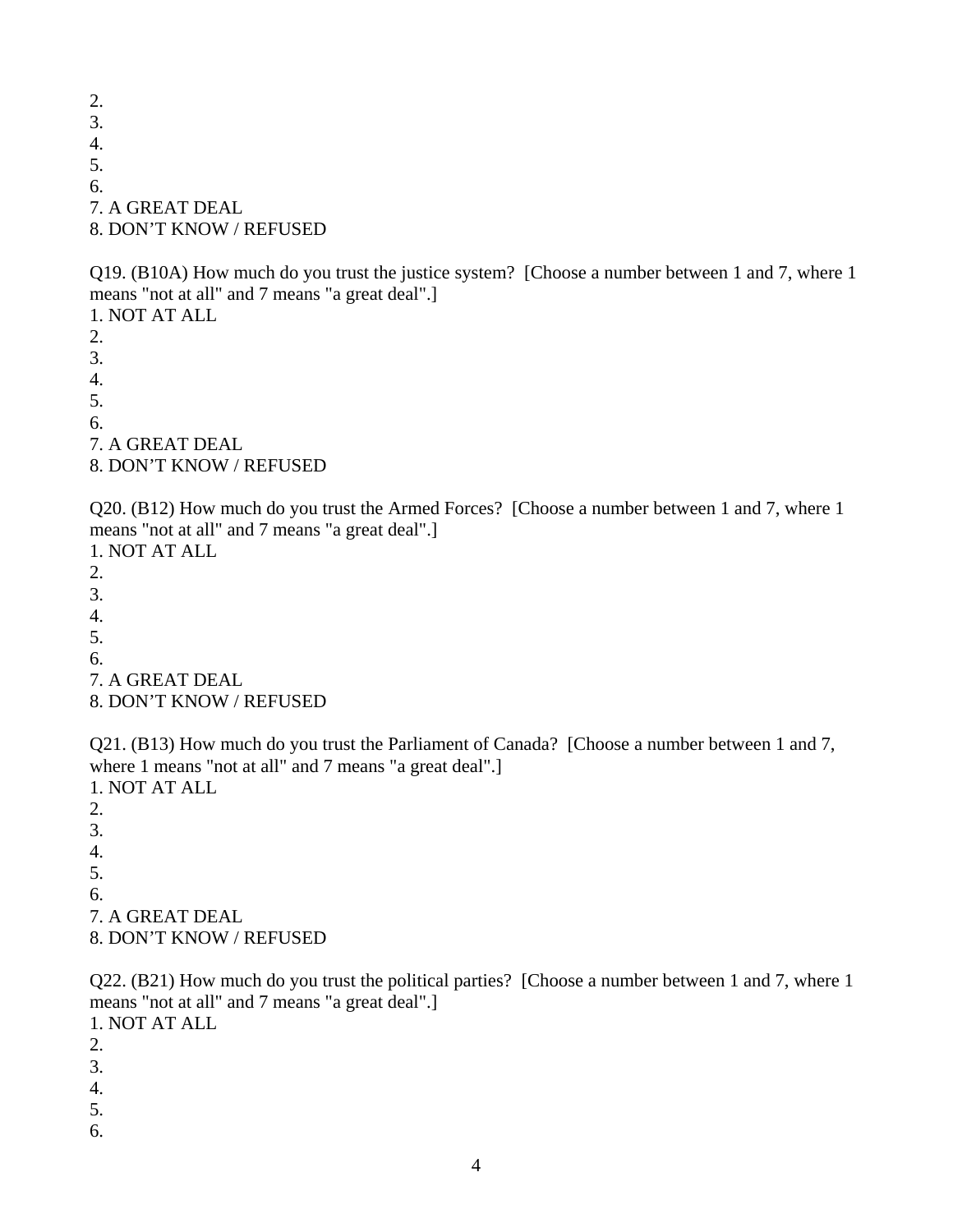7. A GREAT DEAL 8. DON'T KNOW / REFUSED

Q23. (B31) How much do you trust the Supreme Court? [Choose a number between 1 and 7, where 1 means "not at all" and 7 means "a great deal".] 1. NOT AT ALL

2. 3. 4. 5. 6. 7. A GREAT DEAL 8. DON'T KNOW / REFUSED

Q24. (B43) How proud are you of being a Canadian? [Choose a number between1 and 7, where 1 means "not at all" and 7 means "a great deal".] 1. NOT AT ALL  $2<sub>1</sub>$ 3. 4.

- 
- 5. 6.
- 
- 7. A GREAT DEAL
- 8. DON'T KNOW / REFUSED

Q25. (ING4) How much do you agree with the following statement? "Democracy may have problems, but it is better than any other form of government." [Choose a number between 1 and 7, where 1 means "not at all" and 7 means "a great deal".]

1. NOT AT ALL 2. 3. 4. 5. 6. 7. A GREAT DEAL 8. DON'T KNOW / REFUSED

Q26. (PN2) And to what extent do you agree with this statement? "Despite our differences, we Canadians have many things that unite us as a country." [Choose a number between 1 and 7, where 1 means "not at all" and 7 means "a great deal".] 1. NOT AT ALL

2. 3. 4. 5. 6. 7. A GREAT DEAL 8. DON'T KNOW / REFUSED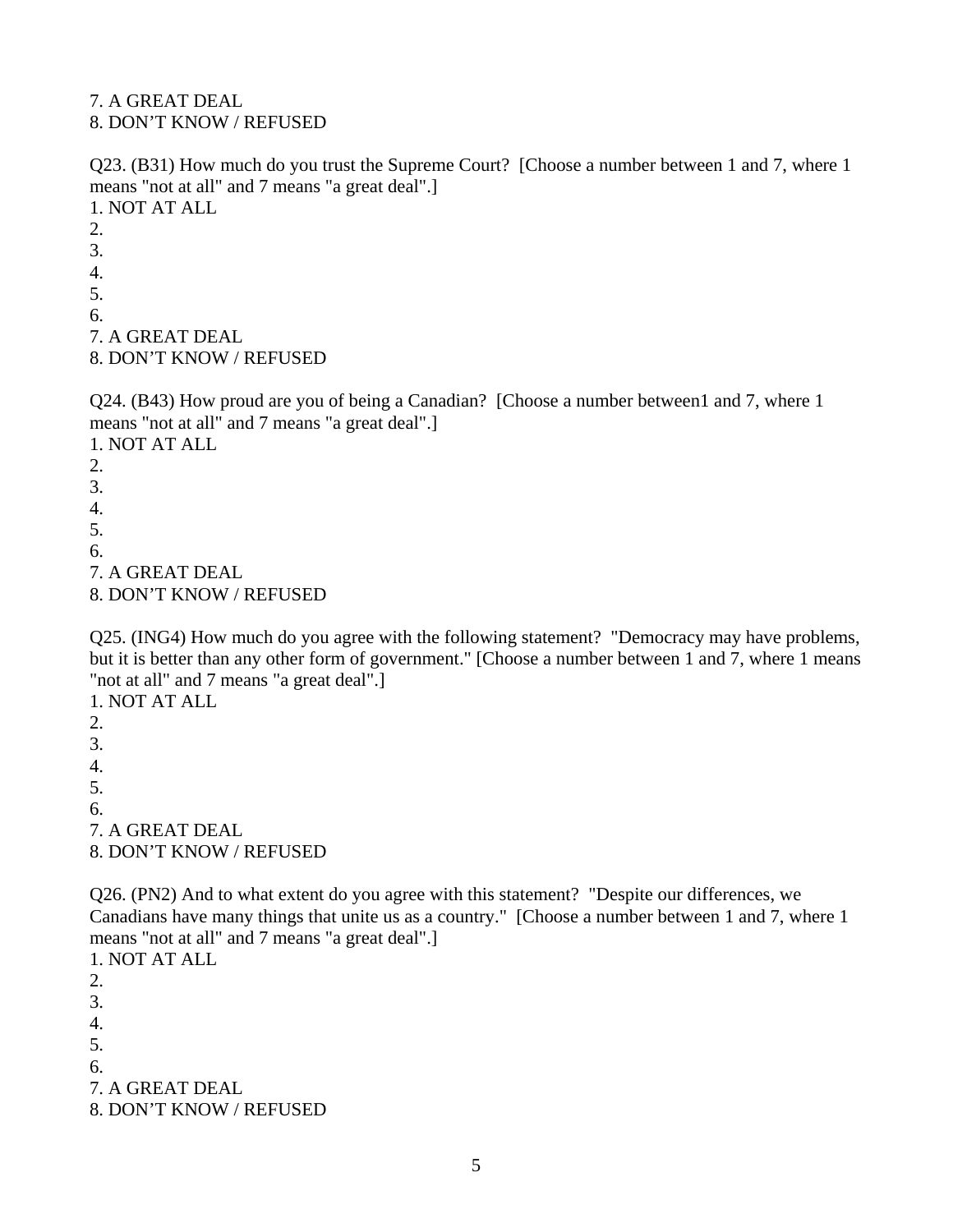Q27. (DEM2) Okay, now we're no longer using the 1 to 7 scale.

Which one of the following three statements do you most agree with?

1. Statement 1 is: "For people like me it doesn't matter whether a regime is democratic or nondemocratic."

2. Statement 2 is: "Democracy is preferable to any other form of government."

3. And statement 3 is: "Under some circumstances an authoritarian government can be preferable to a democratic one."

8. DON'T KNOW / REFUSED

Q28. (PN4) In general, would you say that you are very satisfied, satisfied, dissatisfied or very dissatisfied with the way democracy functions in Canada?

- 1. VERY SATISFIED
- 2. SATISFIED
- 3. DISSATISFIED
- 4. VERY DISSATISFIED
- 8. DON'T KNOW / REFUSED

Q29READ. My next few questions use a scale of 1 to 10, with 1 meaning "strongly disapprove" and 10 meaning "strongly approve". Here's the first question.

Q29. (D1) There are people who always say bad things about the Canadian system of government, not just our elected officials but the system of government. On the scale of 1 to 10, where 1 is "strongly disapprove" and 10 is "strongly approve", how strongly do you approve or disapprove of such people's right to vote?

01. STRONGLY DISAPPROVE 02. 03. 04. 05. 06. 07. 08. 09.

10. STRONGLY APPROVE 88. DON'T KNOW / REFUSED

Q30. (D2) How strongly do you approve or disapprove of such people being allowed to conduct peaceful demonstrations in order to express their views? Choose a number between 1 and 10, where 1 means "strongly disapprove" and 10 means "strongly approve".

INTERVIEWER: "SUCH PEOPLE" = PEOPLE WHO ALWAYS SAY BAD THINGS ABOUT THE CANADIAN SYSTEM OF GOVERNMENT

01. STRONGLY DISAPPROVE

02.

03.

04.

05.

06.

07.

08.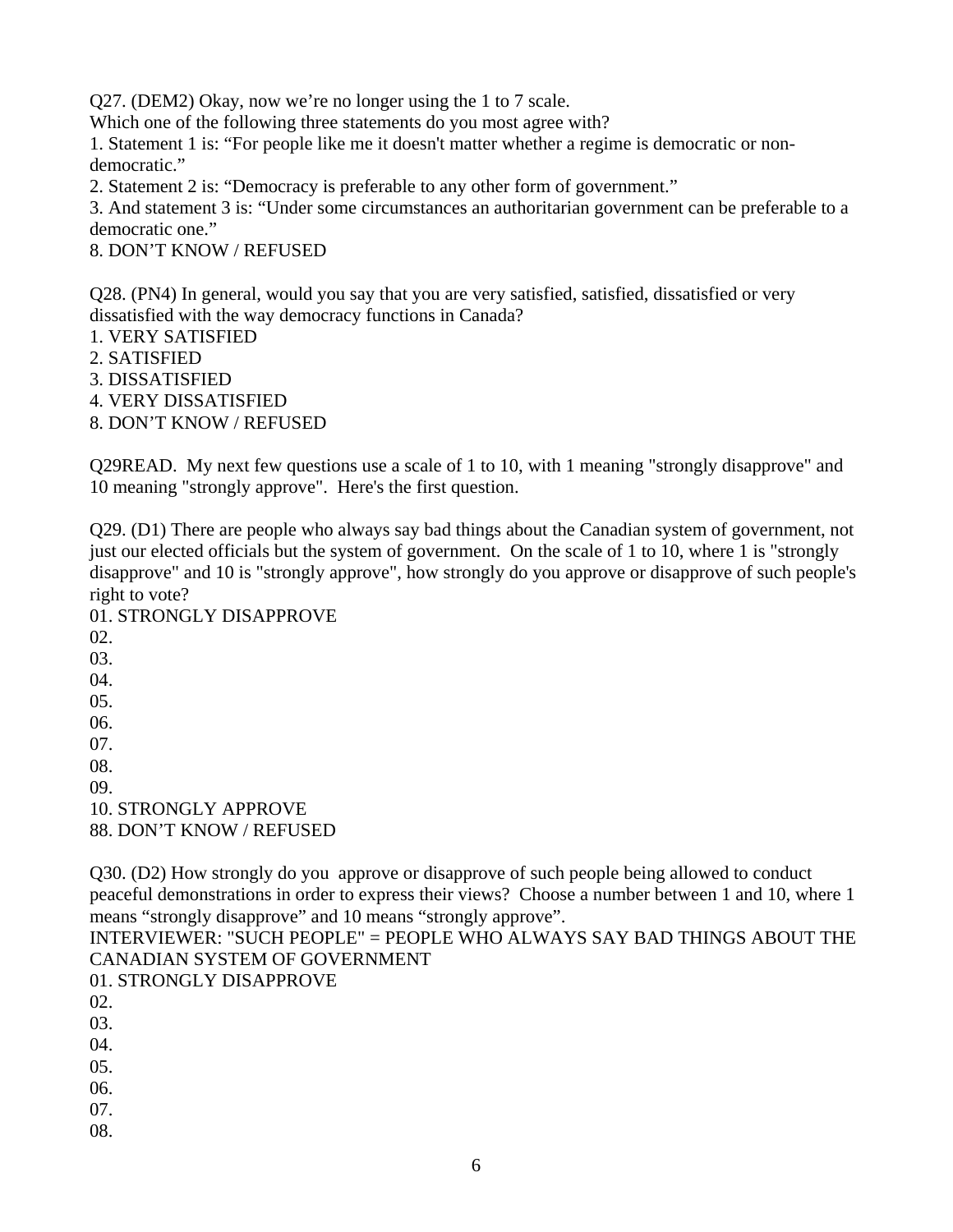## 09. 10. STRONGLY APPROVE 88. DON'T KNOW / REFUSED

Q31. (D3) How strongly do you approve or disapprove of such people being permitted to run for public office? [Choose a number between 1 and 10, where 1 means "strongly disapprove" and 10 means "strongly approve".]

INTERVIEWER: "SUCH PEOPLE" = PEOPLE WHO ALWAYS SAY BAD THINGS ABOUT THE CANADIAN SYSTEM OF GOVERNMENT

01. STRONGLY DISAPPROVE

02.

03.

04.

05.

06.

07.

08.

09.

10. STRONGLY APPROVE

88. DON'T KNOW / REFUSED

Q32. (D4) How strongly do you approve or disapprove of such people making speeches on TV? [Choose a number between 1 and 10, where 1 means "strongly disapprove" and 10 means "strongly approve".]

INTERVIEWER: "SUCH PEOPLE" = PEOPLE WHO ALWAYS SAY BAD THINGS ABOUT THE CANADIAN SYSTEM OF GOVERNMENT

01. STRONGLY DISAPPROVE 02.

03.

04.

05.

06.

07.

08.

09.

10. STRONGLY APPROVE

88. DON'T KNOW / REFUSED

Q33. (D5) How strongly do you approve or disapprove of gays and lesbians being permitted to run for public office? [Choose a number between 1 and 10, where 1 means "strongly disapprove" and 10 means "strongly approve".]

01. STRONGLY DISAPPROVE

02.

03.

04.

05.

06.

07.

08.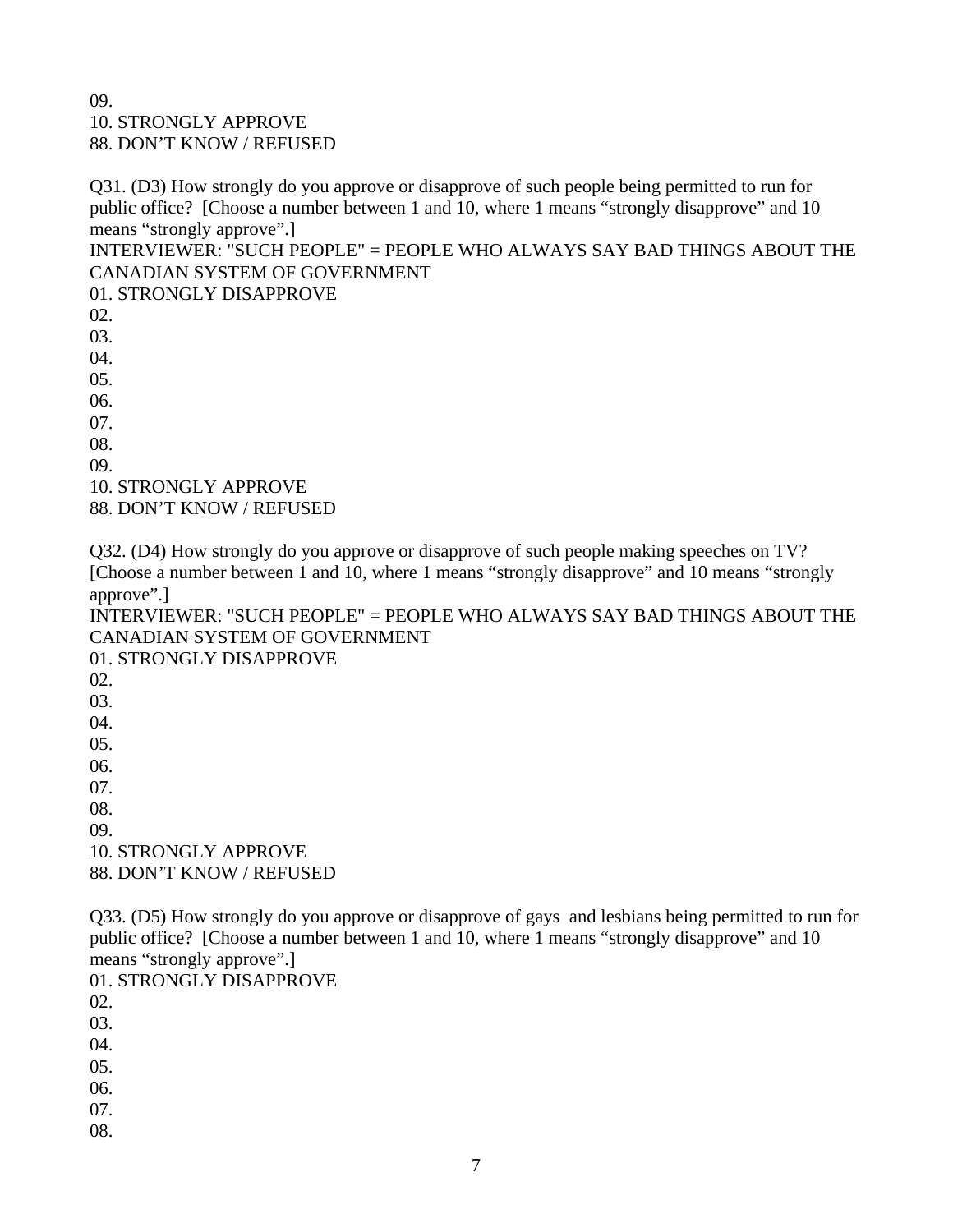## 09. 10. STRONGLY APPROVE 88. DON'T KNOW / REFUSED

Q34. (E16) How strongly do you approve or disapprove of people taking justice into their own hands when the government doesn't punish criminals? [Choose a number between 1 and 10, where 1 means "strongly disapprove" and 10 means "strongly approve".]

01. STRONGLY DISAPPROVE 02. 03. 04. 05. 06. 07. 08. 09. 10. STRONGLY APPROVE 88. DON'T KNOW / REFUSED

Q35. (D32) How strongly would you approve or disapprove of a law that prohibits public protests? [Choose a number between 1 and 10, where 1 means "strongly disapprove" and 10 means "strongly approve".]

01. STRONGLY DISAPPROVE 02. 03. 04. 05. 06. 07. 08.

09.

10. STRONGLY APPROVE 88. DON'T KNOW / REFUSED

Q36. (D37) How strongly would you approve or disapprove of the government censoring the media that criticize it? [Choose a number between 1 and 10, where 1 means "strongly disapprove" and 10 means "strongly approve".]

01. STRONGLY DISAPPROVE 02. 03. 04. 05. 06. 07. 08. 09. 10. STRONGLY APPROVE 88. DON'T KNOW / REFUSED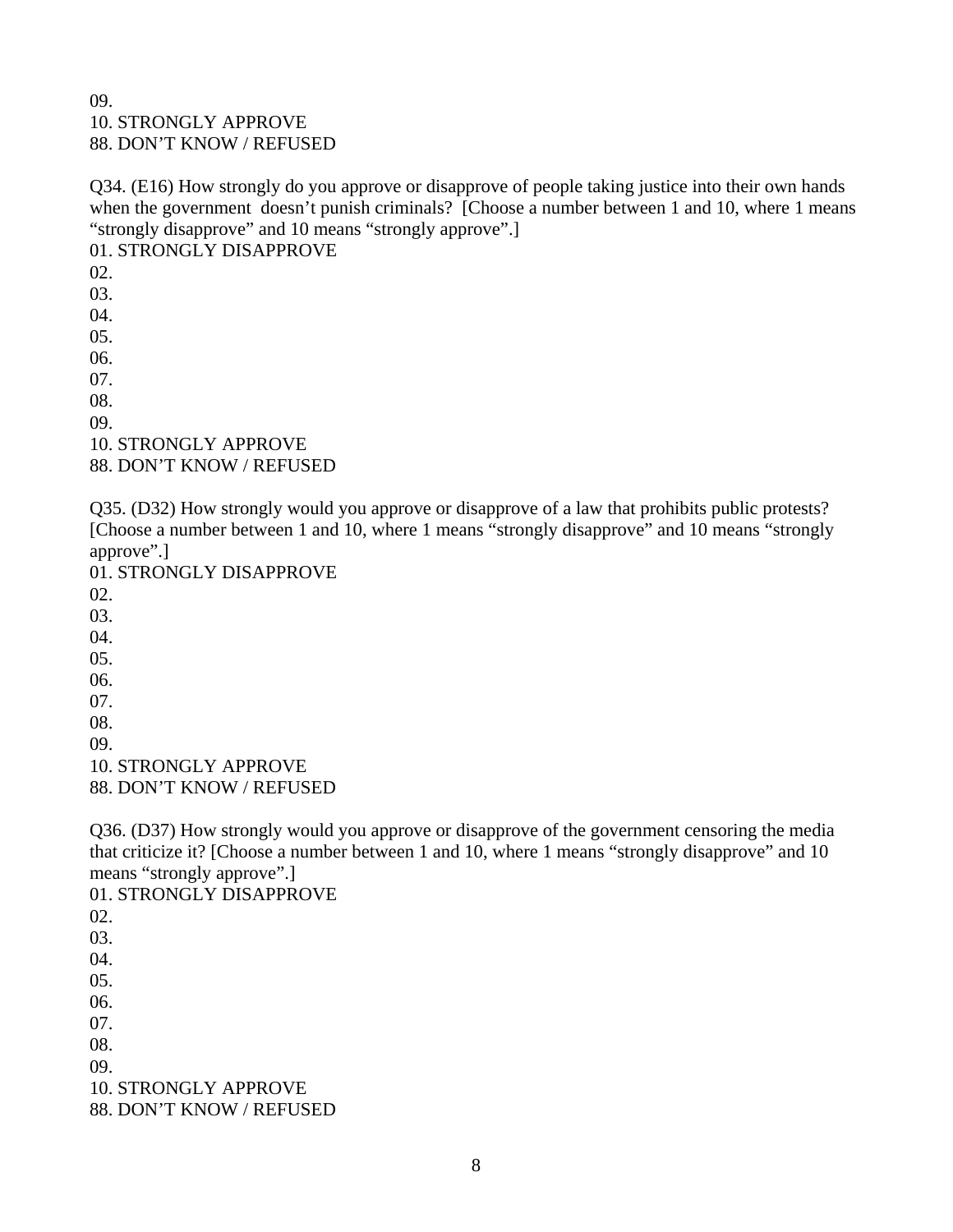Q37. (EXC6) Now finishing up… Over the past year has any public official asked you for a bribe? 1. YES

2. NO

8. DON'T KNOW / REFUSED

Q38. (EXC7) Taking into account your own experience or what you have heard, would you say that corruption among public officials is...

- 1. Very common
- 2. Common
- 3. Uncommon, or
- 4. Very uncommon
- 8. DON'T KNOW / REFUSED

Q39. (Q2) Now I have a few final questions that we ask for statistical purposes. Please remember that all of your answers are anonymous. Fist of all, how old are you? AGE IN YEARS: INTERVIEWER: ENTER 888 FOR DON'T KNOW AND 999 FOR REFUSED

Q40. (Q1) INTERVIEWER: RECORD PERSON'S SEX

- 1. MALE
- 2. FEMALE
- 8. DON'T KNOW / REFUSED

Q41. (ED) What is the highest grade or year of regular school that you completed? INTERVIEWER: DON'T READ LIST.

- 1. Less than 1st grade
- 2. 1st, 2nd, 3rd or 4th grade
- 3. 5th or 6th grade
- 4. 7th or 8th grade
- 5. 9th grade
- 6. 10th grade
- 7. 11th grade
- 8. 12th grade, no diploma
- 9. High school graduate diploma or equivalent (GED)
- 10. Some college but no degree
- 11. Associate degree in college Occupational/vocational program
- 12. Associate degree in college Academic program
- 13. Bachelor's degree (For example: BS, BA, AB)
- 14. Master's degree (For example: MS, MA, MEng, MEd, MSW, MBA)
- 15. Professional School degree (For example: MD, DDS, DVm, LLB, JD)
- 16. Doctorate degree (For example: PhD, EdD)
- 88. DON'T KNOW / REFUSED
- Q42. Are you of Hispanic or Latino origin or descent?
- 1. YES
- 2. NO
- 8. DON'T KNOW / REFUSED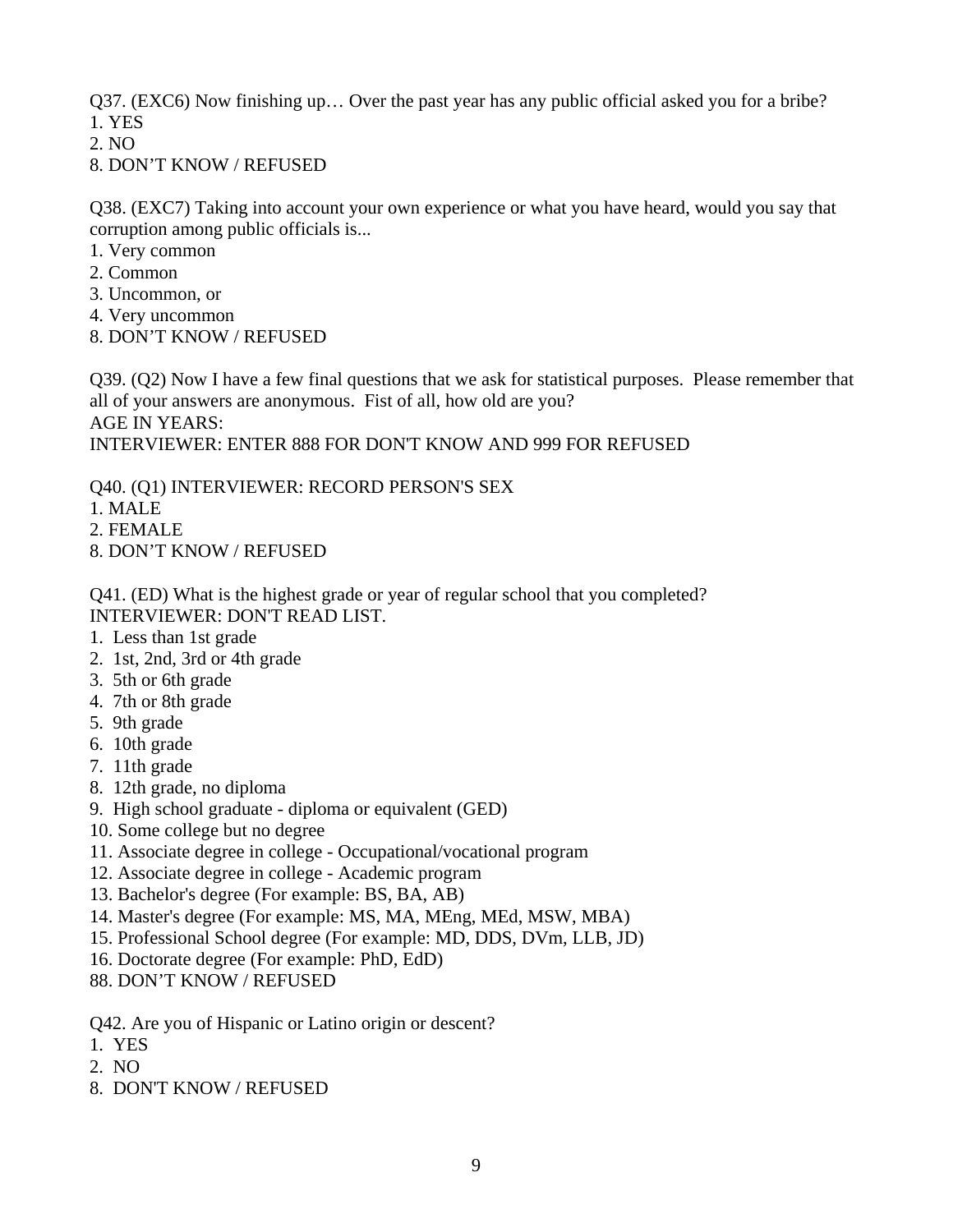Q43CAN. How would you say you identify yourself? Please select one or more of the categories that I read that best indicate your race.

INTERVIEWER: CHECK ALL THAT APPLY

- 1. Canadian
- 2. French Canadian
- 3. Asian Canadian
- 4. Black or African-Canadian
- 5. Aboriginal Indian
- 6. Some other group (SPECIFY)
- 7. DON'T KNOW / REFUSED

Q44. (Q10) Approximately what is your total annual household income before taxes? Is it...

- 1. Under 30 thousand Canadian dollars
- 2. Between 30 and 50 thousand Canadian dollars
- 3. Between 50 and 75 thousand Canadian dollars
- 4. Between 75 and 150 thousand Canadian dollars
- 5. More than 150 thousand Canadian dollars
- 8. DON'T KNOW / REFUSED
- Q45. (VB10) At this time, do you favor any political party?
- 1. YES
- 2. NO  $\rightarrow$  skip to Q47
- 8. DON'T KNOW / REFUSED  $\rightarrow$  skip to Q47

Q46. (VB11) Which political party do you favor?

- 1. Conservative Party
- 2. Liberal Party
- 3. Bloc Quebecois
- 4. Green Party
- 5. New Democratic Party (NDP)
- 6. Other (specify)
- 8. DON'T KNOW / REFUSED

Q47. (VB2) Did you vote in the last general election?

- 1. YES
- $2. NQ$
- 8. DON'T KNOW / REFUSED
- 9. TOO YOUNG

Q48. Could you please tell me again how many adults, age 18 and over, currently reside in your household? Please include yourself in this number. INTERVIEWER: ENTER 888 FOR DON'T KNOW AND 999 FOR REFUSED NUMBER OF ADULTS IN HOUSEHOLD:

Q49. Can you tell me how many phone numbers ring into your home that are used for talking with others? (Is the number that I called the only one?)

INTERVIEWER, DON'T INCLUDE THE FOLLOWING:

- NUMBERS THAT ARE USED ONLY FOR FAX OR COMPUTER
- NUMBERS THAT ARE USED ONLY FOR HOME BUSINESSES